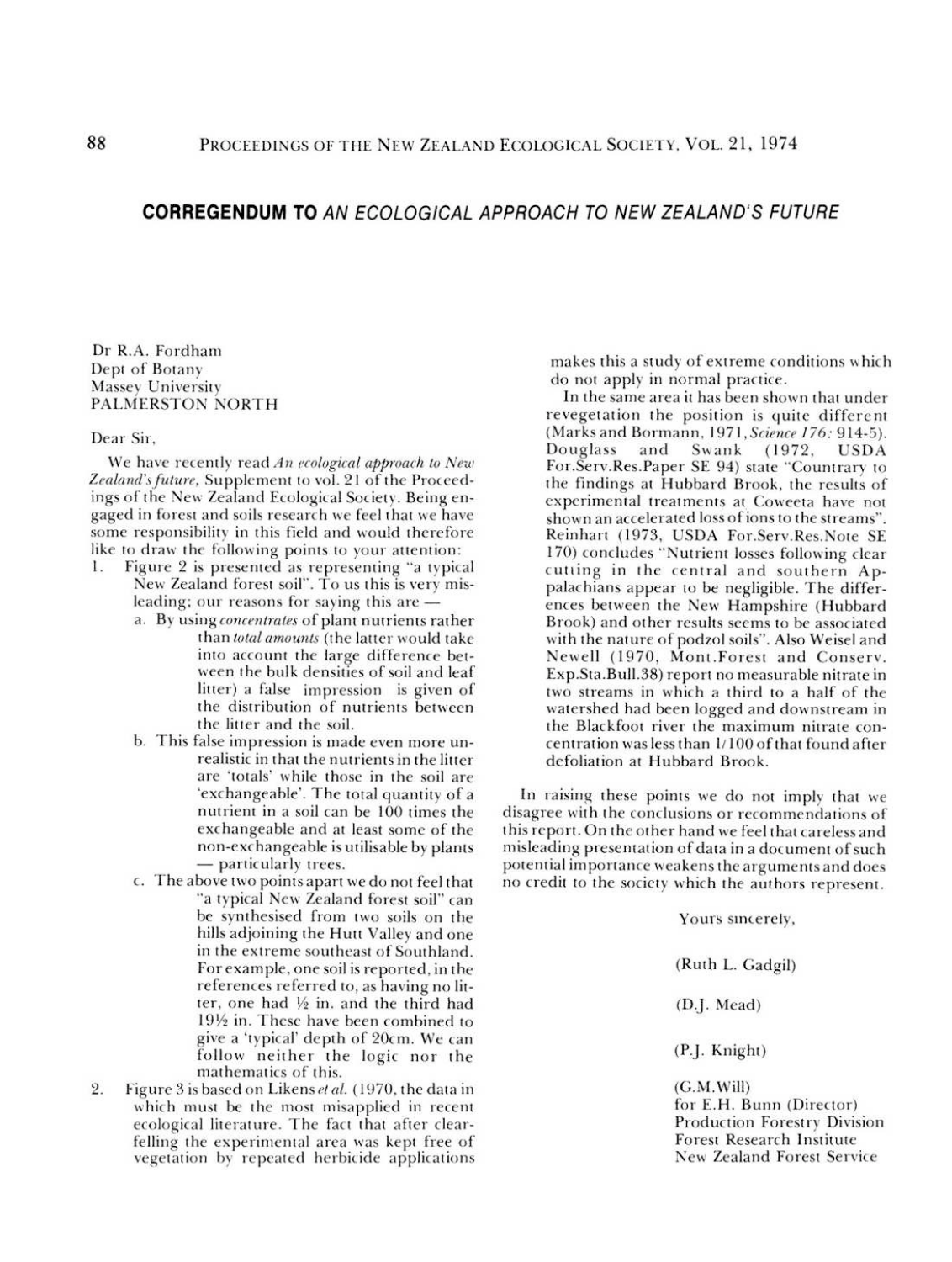### CORRIGENDUM TO AN ECOLOGICAL ApPROACH TO NEW ZEALAND'S FUTURE

The following correspondence provides the background to publication of a revision of the caption to Figure 2 of An ecological approach to New Zealand's fu*ture:*

The Director, Forest Research Institute, Production Forestry Division, Private Bag, Rotorua, NEW ZEALAND.

Dear Sir,

It is difficult to produce generalisations documented to satisfy the critical scientist and at the same time easily read and grasped by the layman. Easy reading was an important consideration — our paper is not intended primarily for ecologists. This, of course, is no excuse for errors of fact, or for deliberate misrepresentation of fact, or for carelessness. However, your letter does not correct any errors, rather it objects to a "false impression" and accuses us of "careless and misleading presentation of data". Your view, I think, is that Fig. 2 is a generalisation from inadequate data, and theretore you consider the use of the word "typical" as unjustified. Your statement that the diagram "gives a false impression" suggest that you have data from which you have gained a "true impression" of the nutrient distribution in the profile of a typical New Zealand forest soil. If you do I would be interested to see them, and would regard this as constructive criticism. If not, then we are dealing with matters of opinion, not fact. The impression that Fig. 2 is intended to give is that in general, in soils developed under climax forest in humid or sub-humid climates, most of the available plant nutrients are concentrated in the upper layers of the soil and in the litter. Not-with-standing the fact that some elements may become concentrated in illuvial horizons deeper in the profile, I regard this as a broad generalisation applicable to climax forest ecosystems in New Zealand and elsewhere. For example, Wilde (1958, p. 240) presents data from "typical profiles of forest soils" which all show maximum cation exchange capacities in the Aoo and Ao horizons. Although I was, and still am, unable to find a good example of cation concentrations in forest profiles with litter, almost all standard texts (eg. Black 1968; Bear 1964; Lutz and  $CL = 11 - 104C$  is review papers (eg. Ovington)

Thank you for you comments on Figs. 2 and 3 in *An Ecological Approach to New Zealand's Future.* I was entirely responsible for the production of both figures and legends. Both were discussed with members of the Soil Science Department at Massey University and with staff and the Soil Bureau, at Lower Hutt and I was well aware of the element of subjectivity involved in the production of Fig. 2.

| Chandler 1940) and review papers (eg. Ovington |  |
|------------------------------------------------|--|
|------------------------------------------------|--|

1962: Bray and Gorham 1964) stress both the importance of organic matter as a nutrient source and retainer, *and* its concentrations near the surface in forest soils. The remarks and references given in the paper by Charley and Cowling (1968) mentioned in the legend to Fig. 2 are also relevant: "It is a characteristic of many ecosystems that much of the biologically mobile nitrogen and phosphorus capital is concentrated towards the soil surface:'

I know that my generalisation does not invariably apply and we do not suggest that it does. If the point was to be made diagrammatically then the alternative to the sort of generalisation attempted was to produce a whole set of soil profile diagrams e.g. Figs. 7.3.1 to 7.3.8 in N.Z. Soil Bureau Bull. 26(2), and this was considered and rejected on the grounds that it would place too much emphasis on one small point.

I entirely agree that a typical New Zealand soil can~ not be synthesised fromJudgeford silt loam, Taita day loam and Tautuku silt loam. I have not done so; the legend clearly names these as examples only. Many more data were plotted before the generalised profil was drawn. Zonal Yellow Brown Earths are by far the most widespread soils in New Zealand (approx. Y.5 million acres). Formerly almost all these soils in New Zealand were covered with forest (Pool, A.L. in Bulle- $\binom{1}{26(1)}$  p.96F.) which was predominantly of the 'Mixed-Podocarp' type on lowlands and medium elevation hill country (Taylor, N.H., Pohlen, I.J., & Scott, R.H. in Bulletin  $26(1)$ , Fig.  $4.1$  - see also description of 'Native vegetation' given for individual Y.B.Es in Vol. 3). I conclude that Yellow Brown Earths are typical New Zealand soils, and that they were usually developed under a Mixed-Podocarp forest cover. Fig. 2 is thus an attempt to reconstruct a profile in which the litter layer has largely disappeared with forest clearance. Of the 54 soils described in Bulletin 26(3) only three carry forest vegetation native to the site. One of these is an intra-zonal soil and its vegetation includes exotics (Rotomahana Sandy Loam). The other two carry much less modified forest, and both these have deep litter layers  $(c.20)$ . One is a Northern Podzol under Kauri (Wharekohe) and the other (Tautuku) a Podzolized Southern Yellow Brown Earth. The latter carries Kamahi-Rimu forest which is a Mixed Podocarp forest typical of the wetter Yellow Brown Earths. If the diagrams for Y.B.Es given in Bulletin 26(2) Gis. 7.3.1 to 7.3.8 are examined, it is apparent that they *all* show maximum cation concentrations in the upper layers (Puketeraki, Mangaweka, Belmont, Judgeford, Waikiwi, Puhoi and Waikare). Litter is not recorded for any of these profiles and none of them was taken under native forest. If the Y.B.Es for which litter data are available (Taita, Tautuku and Tekapo in Bulletin 26 and Miller and Hurst (1957) are similarly plotted

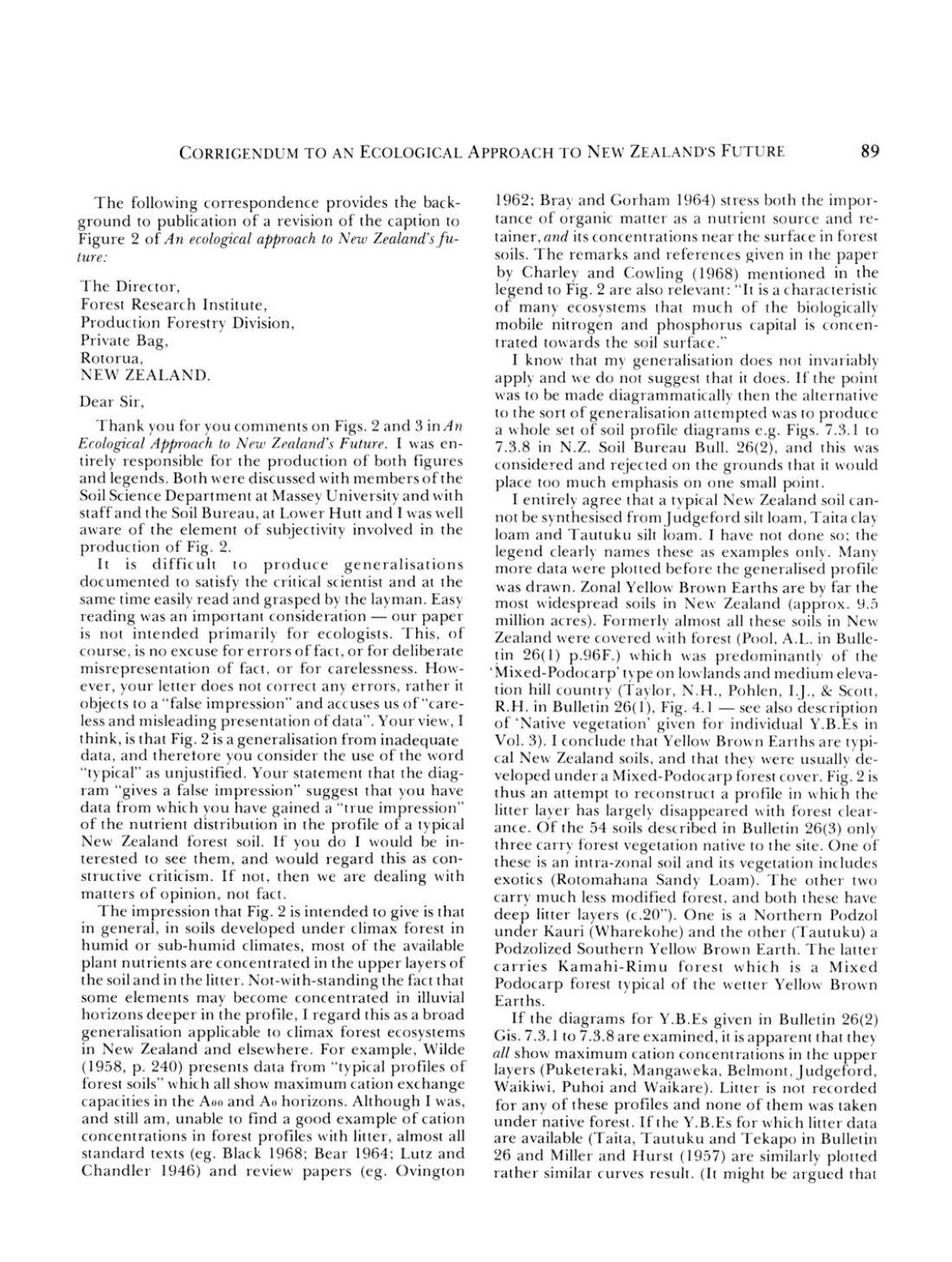### 90 PROCEEDINGS OF THE NEW ZEALAND ECOLOGICAL SOCIETY, VOL. 21, 1974

the upper part of the curve in Fig. 2 should be displaced a few milliequivalents to the left but that is splitting hairs). Disregarding the problems associated with the litter for a moment, the curve I have drawn for *thcsoil* component is thus an approximation to data from 10 Yellow Brown Earths from scattered locations in New Zealand. In this respect I regard it as 'typical of New Zealand forest soils', (It is not valid to simply average the data as they are based on different sampling depths).

I was aware that the data given for litter concentrations in Bulletin 26 are difficult to compare with the soil data because of the different bulk densities involved, and because the litter data are 'totals' not 'exchangeable'. I now realise that my attempt to keep the legend as brief and uncomplicated as possible may have given a spurious impression of accuracy. I had assumed that the adjective 'generalised' would prevent this. Soil Bureau have no data on 'total amounts' in soil and litter at any one place and they cannot be derived from the results in Bulletin 26 (Molloy, L.F., pers. tomm.). The concept of exchangeability cannot be easily applied to the litter; biologically important are rates of input and decomposition of organic matter. As the nutrients are leached in raimvater and released bv decomposition they enter the 'available' pool, at least temporarily, so that in this sense probably at least 50% of the 'total' nutrients in the current litter fall become available for uptake by plant roots in any given year. (See,e.g., Rodin and Bazilevich, 1967; Thomas, 1969; Ovington, 1962; Edwards and Heath, 1963; Will, I 967).In a steady-state situation the total annual nutrient input in litter will be balanced by an equivalent release into the available pool in the soil surface. The 'total nutrients' in the litter become exchangeable in a much shorter time-span than is usually the case in soil. Having said this I accept your criticisms 1(a) and I(b) in-so-far-as the diagram might over-emphasise the concentration of nutrients in the litter, though not its importance in soil genesis and nutrient dynamics (see Wilde, p.99). Litter depth is derived from the two forest profiles already mentioned (20") and my own experience in Mixed Podocarp forests in the central and southern North Island. The other litter data given in Bulletin 26 are inadequate as the litters involved are not derived from the vegetation originally associated with the soil. The curve is drawn through the litter on the basis of the total values given for the surface layer in the Kaingaroa, Taita, Tekapo and Okaihau soils in Bulletin 26(3), the data in Miller and Hurst (1957), and the general trend to decreasing cation content with depth shown in the Tautauku and Wharekohe litter. In view of your criticisms I have forwarded the enclosed corrrection for posting with all subsequently

the difficulties I experienced in trying to piece together a realistic 'average' situation describing the forest soils on New Zealand, particularly of the lowland forest from which our agricultural and grazing lands have been derived, will stimulate more research into the few remaining areas of undisturbed Mixed Podocarp Forest in the lowlands.

Your criticism of Fig. 3 is certainly a matter of opinion. I agree with you that it is a pity that the Hubbard Brook work has been so widely quoted, with very little criticism, and that is has got into text books. It is nc\'erthe-less the most comprehensive study of its kind so far published and readily available, so that the reader can form an independent opinion. It seems quite possible that further studies will show that the Hubbard Brook nutrient losses were extreme, and related more 10 the subsequent treatment than to the initial felling, but it seems highly improbably that the whole of the nutrient loss can be accounted for in this way. The authors state quite unequivocally: "The action of the herbicide in the cutover watershed secms to be one of reinforcing the already well established trend, of loss of N03, induced by cutting alone" and "Beginning on 7 June 1966, 16 days before application of the herbicide, nitrate concentrations in  $W-2$  show a precipitous rise, while the undisturbed ecosystem shows the normal late-spring decline" (Bormann et al., 1968). Later in the same paper and subsequently (Likens *et al.*, 1969) they demonstrate that nitrate loss is associated with loss of cations. While Marks and Bormann (1971) show that rapid natural regrowth after felling operates to minimise nutrient losses they also stress that "silvicultural practice that ignores the function of successional unsound". In any case, *some* use of herbicides in such situations is normal practice in New Zealand if we are to believe the anonymous Environmental Impact Report on the utilisation of South Island Forests (p. 18; 7.11 and 7.12). I do not conceed that I have in any sense "misapplied" Fig. 3. As with so many other points made in the paper, a fuller discussion would have to include contrary evidence and different opinions, but we were at pains to keep the text as briefas possible. I would point out that the relevant text reads "Loss of nutrients from a catchment is related to plant cover and water run-off, so the destruction of vegetation, or its replacement by vegetation with poorer water-holding capacity (for example, replacing forest by grassland), *can* result in an increased loss of nutrients". Fig. 3 is an example of a situation in which it did. White's work on the Taita catchments is quoted as further substantiation of the statement. In summary: I appreciate your misgivings over Fig. 2, and acknowledge the validity of criticisms  $l(a)$  and I(b). However, for the general reader the diagram will

### distributed copies of the paper. It is to be hoped that

simply illustrate that removal of the litter and top-soil